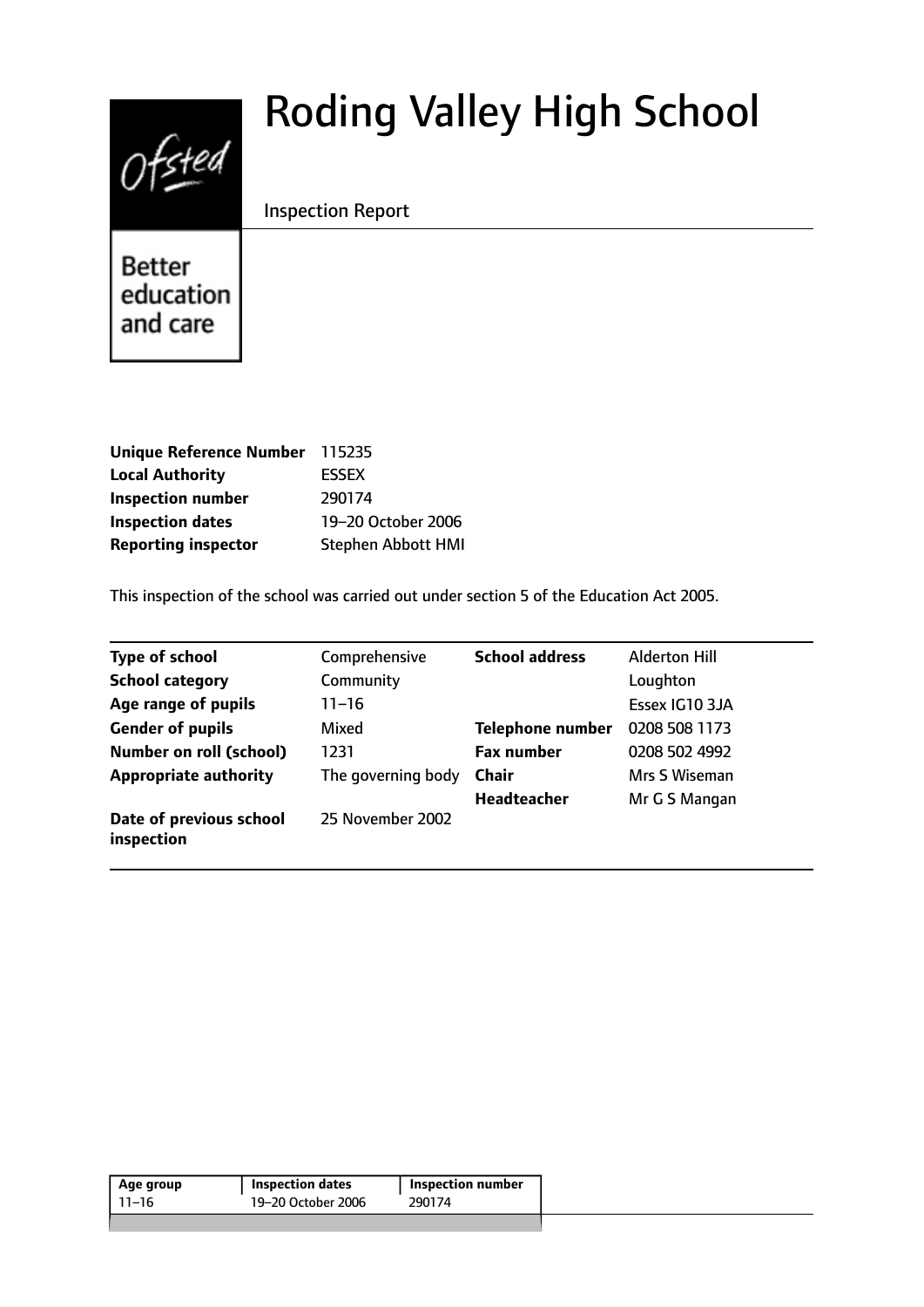© Crown copyright 2006

Website: www.ofsted.gov.uk

This document may be reproduced in whole or in part for non-commercial educational purposes, provided that the information quoted is reproduced without adaptation and the source and date of publication are stated.

Further copies of this report are obtainable from the school. Under the Education Act 2005, the school must provide a copy of this report free of charge to certain categories of people. A charge not exceeding the full cost of reproduction may be made for any other copies supplied.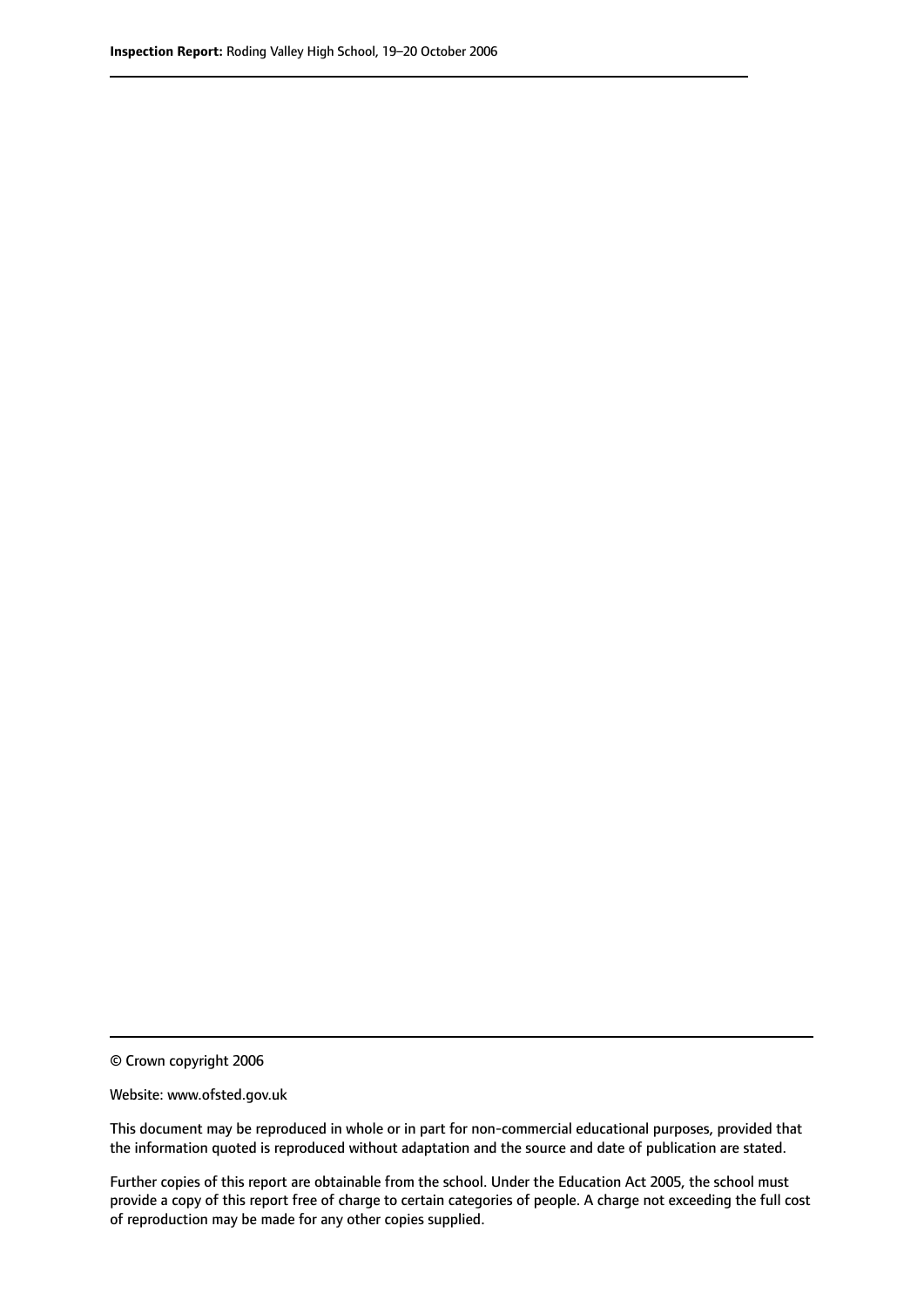## **Introduction**

The inspection was carried out by two of Her Majesty's Inspectors and four Additional Inspectors.

## **Description of the school**

Roding Valley High School is a larger than average, non-selective performing arts specialist school, on the fringe of London. Most students are of White British heritage. The remainder come from a range of ethnic backgrounds and a small number of students are in the early stages of acquiring English. The numbers of students that are; eligible for free school meals, receive support for learning difficulties or disabilities, or have statements of special educational needs are below average. The older year groupsjoined the school with slightly below average standards, but there is an upward trend in attainment on entry, and the youngest year groups are just above the national average.

### **Key for inspection grades**

| Grade 1 | Outstanding  |
|---------|--------------|
| Grade 2 | Good         |
| Grade 3 | Satisfactory |
| Grade 4 | Inadequate   |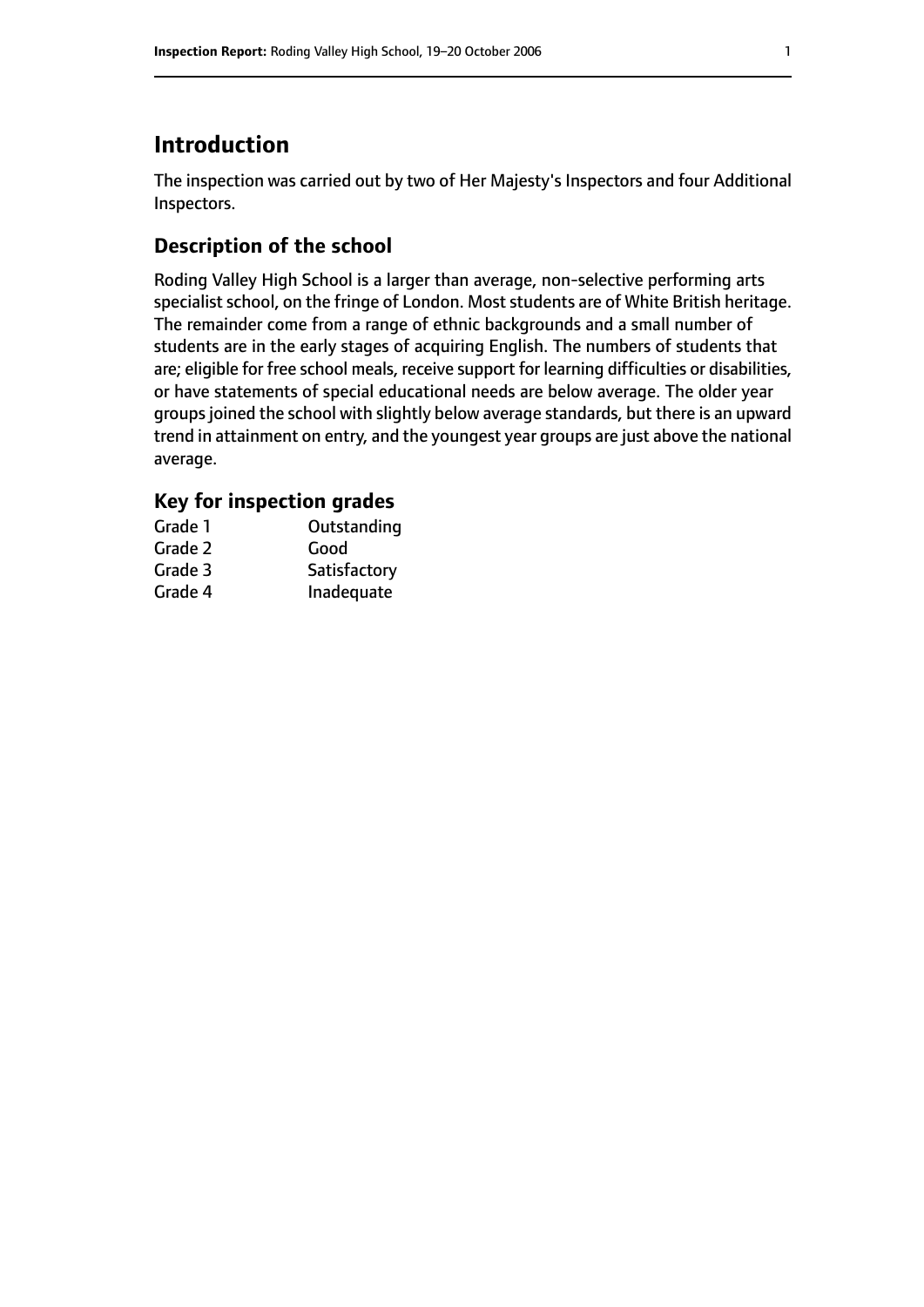## **Overall effectiveness of the school**

#### **Grade: 2**

Roding Valley High School is an effective and improving school, which offers good value for money. When the headteacher took over in 2004, he and the senior team identified ways to improve the school. They made changes which have improved the students' behaviour and their readiness to learn. The ethos of the school has been improved significantly so that students enjoy learning and achieve well. Students and parents agree that the education provided is good.

The orderly environment allows teachers to use more creative approaches to lessons, leading to good teaching and learning. In most lessons students are actively engaged and learn important life skills such as team work. Their academic potential and progress is recorded and effective support is provided to help them meet challenging targets. However, marking is inconsistent and does not always show students how to improve. Furthermore, teachers do not always use assessment information effectively to plan work that addresses the variety of needs found in each class.

The curriculum has recently been revised to include more vocational courses and largely meets students' needs, enabling them to enjoy learning, stay safe and achieve economic well being. The school uses its performing arts specialism to open students' eyes to the diversity of cultures and encourage their commitment to racial equality, thereby fostering outstanding social and cultural development. The good quality of care, support and guidance includes an outstanding Learning Support Unit, which is particularly effective for students who sometimes find it difficult to focus on learning.

The leadership, management and governance of the school are effective and self-evaluation is sound. The majority of the improvements recommended in the last inspection have been made. Much hard work underpins the rapid improvement and the school's capacity to improve is satisfactory. It has good features, but the judgement reflects the school's continuing failure to meet statutory requirements for religious education. This issue has also tempered the judgements on curriculum and governance.

The school now needs to consolidate its gains by turning improvement initiatives into established routines, especially where they rely on particular individuals. The school's monitoring of some procedures is underdeveloped and its evaluation is not yet systematic and rigorous enough to provide the detail that will be needed to be to make further refinements to good practice.

#### **What the school should do to improve further**

- Extend monitoring to include school procedures and evaluate the findings of more systematically and rigorously.
- Ensure that teachers use assessment consistently to:
- o plan variations that meet the needs of different groups of students
- o provide constructive comments when marking, that give students clear guidance on how to improve their work.
- Ensure that statutory requirements for religious education are met.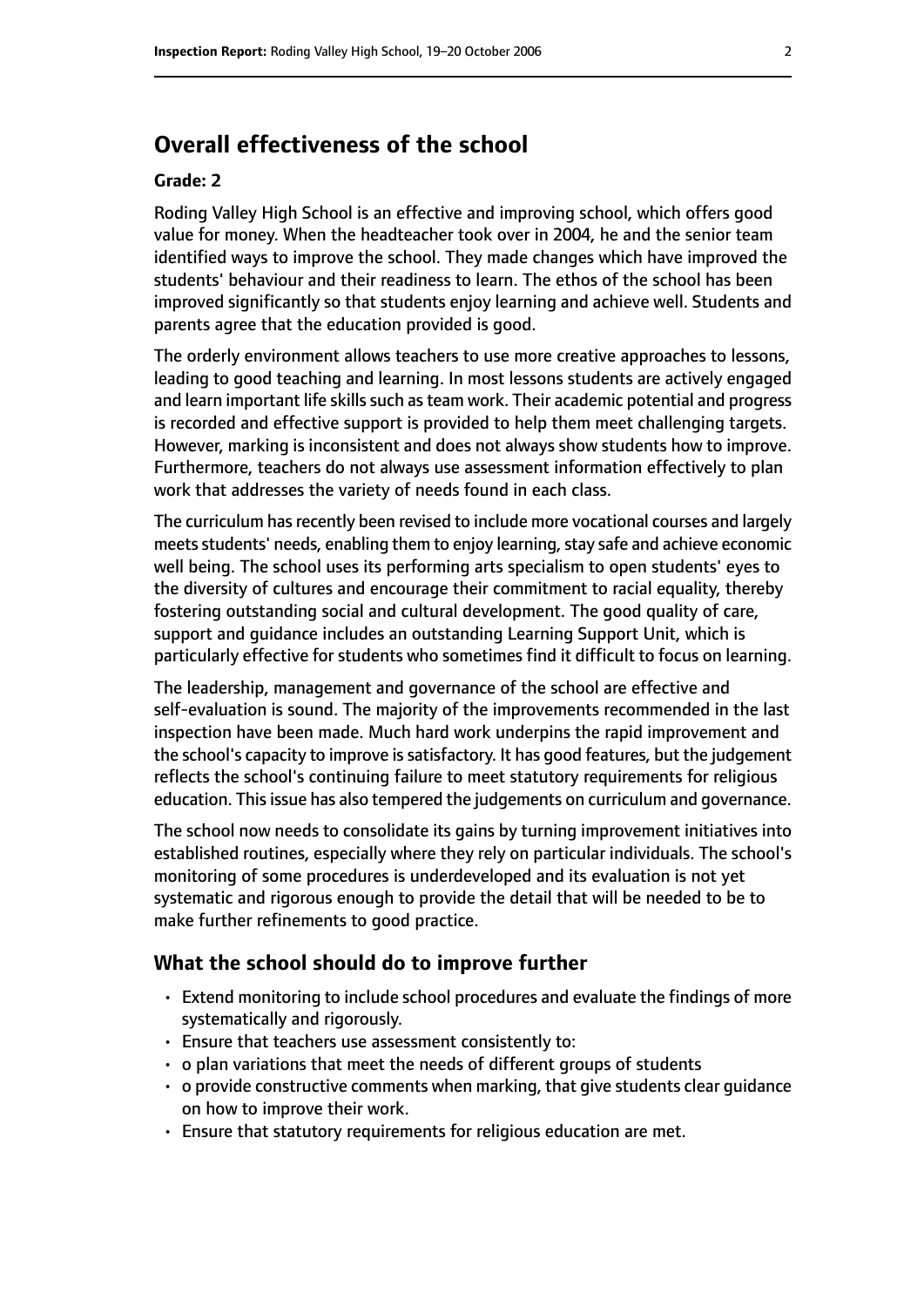## **Achievement and standards**

#### **Grade: 2**

Students' achievement is good overall. The achievement of older students and boys has improved recently, although a minority of boys continue to give concern. Effective support enables students with learning difficulties and those with demanding personal circumstances to achieve well.

In their first three years, students make good progress and achieve well, particularly in mathematics, where they meet very challenging targets. Standards at age 14 have recently improved in English and science and are now above average in all core subjects.

Achievement in Years 10 and 11 has improved in the last year, with greater consistency across subjects. Teachers have worked very hard to reduce underachievement, particularly by boys. Well-focused strategies helped the school to secure its best ever GCSE results in 2006. Progress was particularly good in English and significant improvements were also seen in art, drama and music, meeting some of the specialist school targets. However, students' progress in GCSE mathematics was disappointing considering the very good results at age 14. Standards at age 16 are now just above the national average. Since standards were a little below average when older students joined the school, this represents good progress.

The recent curriculum changes are helping to consolidate these gains and to improve achievement further by ensuring that students follow courses suited to their needs. Students now make good progress in the majority of lessons, including most GCSE mathematics lessons.

## **Personal development and well-being**

#### **Grade: 2**

Students' personal development and well-being are good and they enjoy their education at Roding Valley. They are good ambassadors for their school, being lively, articulate, polite and well-mannered. They appreciate the many opportunities given to them and the support they get from teachers. Participation in sport is good and the food options in the school dining room allow students to follow healthy lifestyles.

Students behave well, they show responsible attitudes asthey move around and outside the buildings, helping to make the school a safe place to work and play. They make positive contributions to the school and local communities and develop satisfactory information technology, literacy and numeracy skills which provide a sound preparation for their future economic well-being. Their attendance is satisfactory and improving, but unauthorised absence is above average. The school has responded by asking parents to minimise holidays during term-time.

Students' spiritual, moral, social and cultural development are good overall. The performing arts make an outstanding contribution to the students' social and cultural development. However, students' knowledge and understanding of different faiths and beliefs is underdeveloped. A wide range of activities engages student enthusiasm,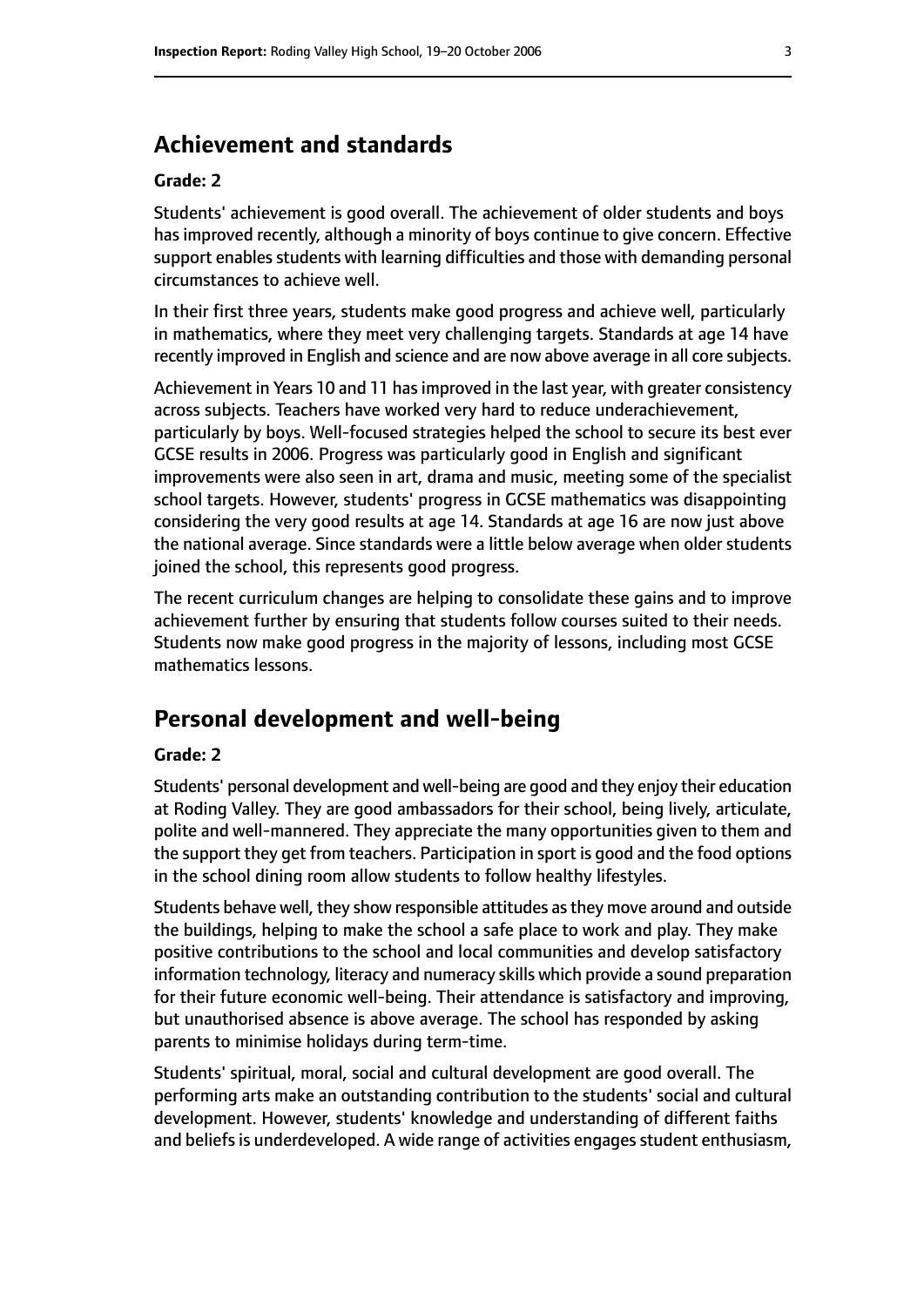energy, and imagination, raising awareness of racial equality and other moral issues. The citizenship and personal education curriculum contribute to good spiritual and moral development.

# **Quality of provision**

## **Teaching and learning**

#### **Grade: 2**

Teaching and learning are effective. Assessment and tracking procedures are generally secure with students knowing the present level of their work and the target level they are expected to reach. The school employs various strategies to improve teaching and learning and they are beginning to have a positive effect on standards. It has detailed records of each lesson observation, but the data collected in this way is not used systematically to evaluate improvement strategies or to identify further areas of development.

Most lessons are good and some are outstanding because teachers plan for the different learning needs of students and use a variety of approaches to motivate students, including a range of active learning methods. They manage the classroom well and use skilful questioning to challenge students' thinking and to develop their understanding. They sometimes involve students in their own learning, getting them to evaluate their own and each others' work. The best teaching also caters for the different learning styles of girls and boys.

The remaining lessons are nearly always satisfactory but the good features indicated above are not consistently present. Students think for themselves less and lessons do not recognise students' different starting points for learning. Marking is inconsistent and does not always show students how to improve. Similarly, teachers do not always use assessment information effectively to plan work that addresses the variety of needs found in each class.

## **Curriculum and other activities**

#### **Grade: 3**

The quality of the curriculum is satisfactory and improving, providing good opportunities for most learners to progress and perform well. There is a developing emphasis on performing arts in all years, reflecting the specialist status. However provision for religious education does not meet statutory requirements in Years 10 and 11.

The Key Stage 3 curriculum is broad and balanced and students take a good range of creative arts, including drama. All students take a common core of subjects at Key Stage 4 and choose one of three curriculum pathways. The new Key Stage 4 curriculum includes a satisfactory range of academic subjects and a good range of vocational options, open to all students, including the performing arts and ICT. Satisfactory additional work-related courses and extended work experience for a few students are provided in partnership with other institutions. The early signs are that these better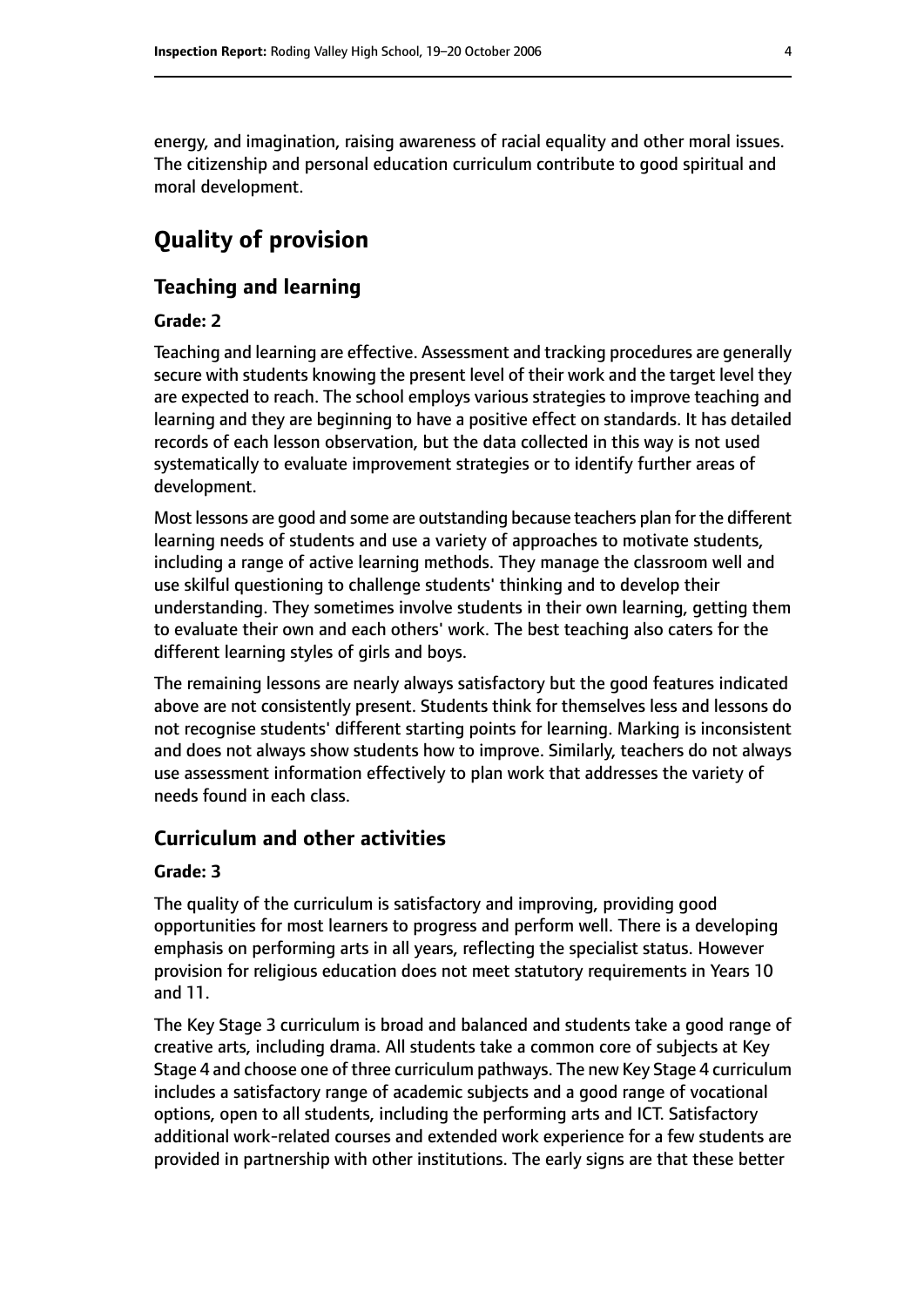meet the needs of less academic students and those at risk of disaffection. Some higher attaining students take GCSE mathematics in Year 10, progressing to additional mathematics.

There is an effective, well planned programme of personal and social education that includes citizenship and promotes students' awareness of health and safety. There are wide and varied opportunities for enrichment activities, particularly in the performing arts, with good levels of participation. The breadth of extra-curricular provision supports students well and adds considerable enjoyment.

#### **Care, guidance and support**

#### **Grade: 2**

The care, guidance and support for students are good with outstanding features. This is largely due to the high level of commitment of the pastoral teams and heads of school, their attention to detail and effective work with other agencies. A system of academic monitoring based on 'Roding Valley numbers' is well understood by students, parents and local primary schools. Subject leaders use a range of additional systems to monitor progress. The separate systems are individually effective but are not yet integrated to provide an integrated overview of each student's academic and personal profile.

The 'Behaviour for Learning' programme has significantly improved behaviour management. Vulnerable students are identified early and supported effectively. The Learning Support Unit has outstanding successin supporting and challenging students with specific emotional and behavioural problems. It reduces exclusions by building students' self esteem and confidence. The unit's innovative response to need, such as the 'SMART' thinking sessions, provides excellent coping strategies for students who struggle with school life and helps them to develop skills for the future.

Attendance is improving because of the collaboration between year teams and Local Authority support. Electronic registration permits managers to monitor the impact of incentives to boost students' attendance.

There are good systems to ensure students health and safety. Each student has access to a trusted member of staff who can be approached in times of difficulty. Students receive good careers guidance and effective links have been made with other organisations to promote the well-being of learners.

## **Leadership and management**

#### **Grade: 2**

Leadership and management are effective. The head teacher's appointment, two and half years ago, followed a period of turbulence for the school. He successfully raised the morale of the staff and ensured that all were committed to the cause. He restructured the leadership team and worked with them to identify the priorities for improvement. Since then, effective action has been taken by leaders and managers to promote good behaviour and to improve teaching, learning and classroom discipline.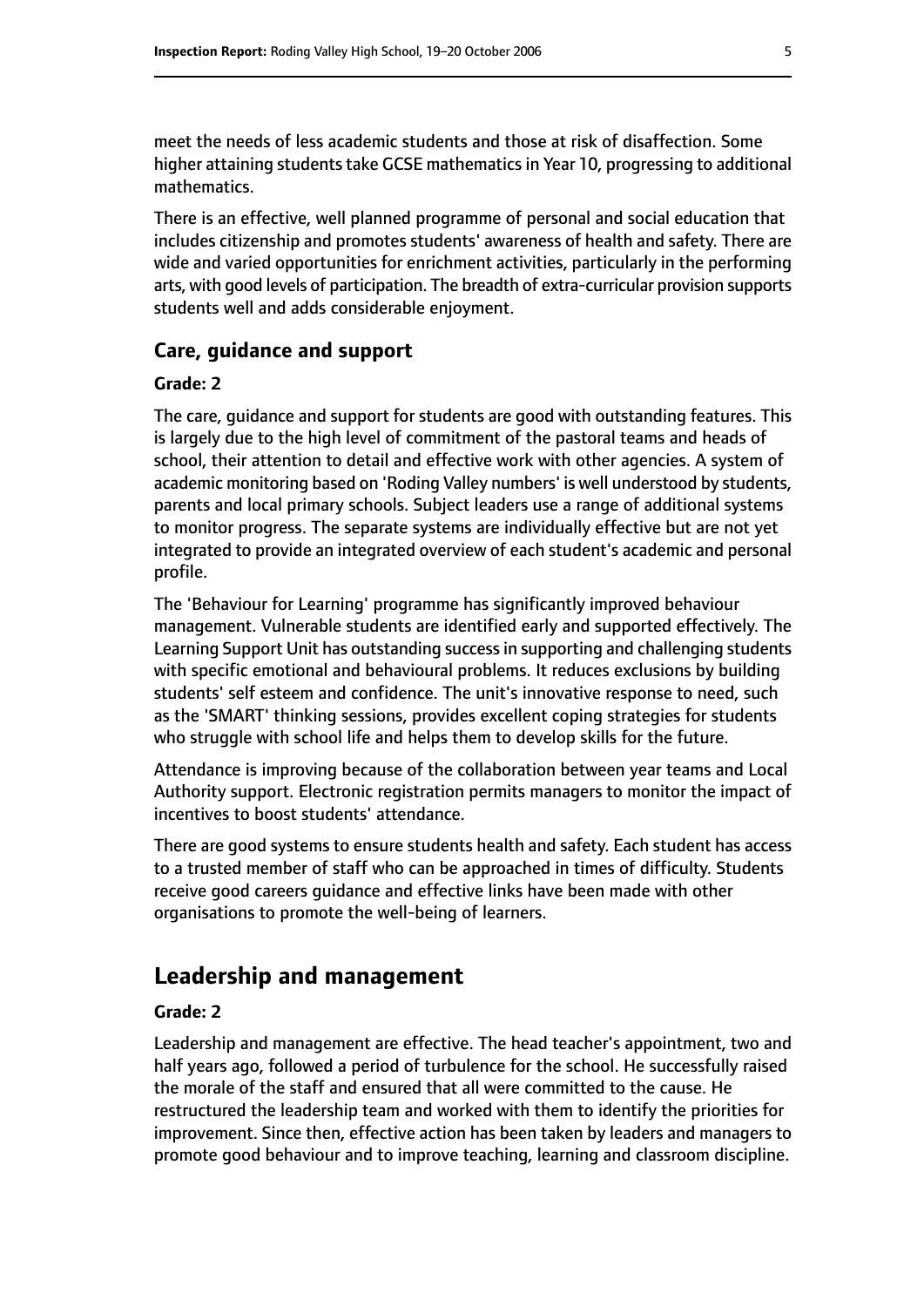These actions have begun to raise standards and students are enjoying and achieving more consistently. Attendance is improving and fewer students are being excluded.

The school's self-evaluation incorporates the views of parents, and students. It is broadly accurate, and provides a sound basis for identifying the further improvements that can be made. Students' progress is monitored regularly to identify those who need support. The work of teachers is monitored and support provided to develop their skills though coaching and other opportunities to learn from the good practice of others. However, the evaluation of performance and the quality assurance of procedures are not always systematic.

The governing body is a strength of the school because governors have attended appropriate training, visit the school regularly and know the strengths and weaknesses of the school well. As a result, the governing body has an excellent strategic overview of the school and provides effective challenge and guidance for the senior staff. However, governance cannot yet be said to be outstanding overall, because it has not ensured that religious education is provided for all in Years 10 and 11.

The additional resources accruing from specialist status have been used well. Accommodation is adequate but some corridors and a few teaching rooms are overcrowded. Safety is maintained by good management of student movement.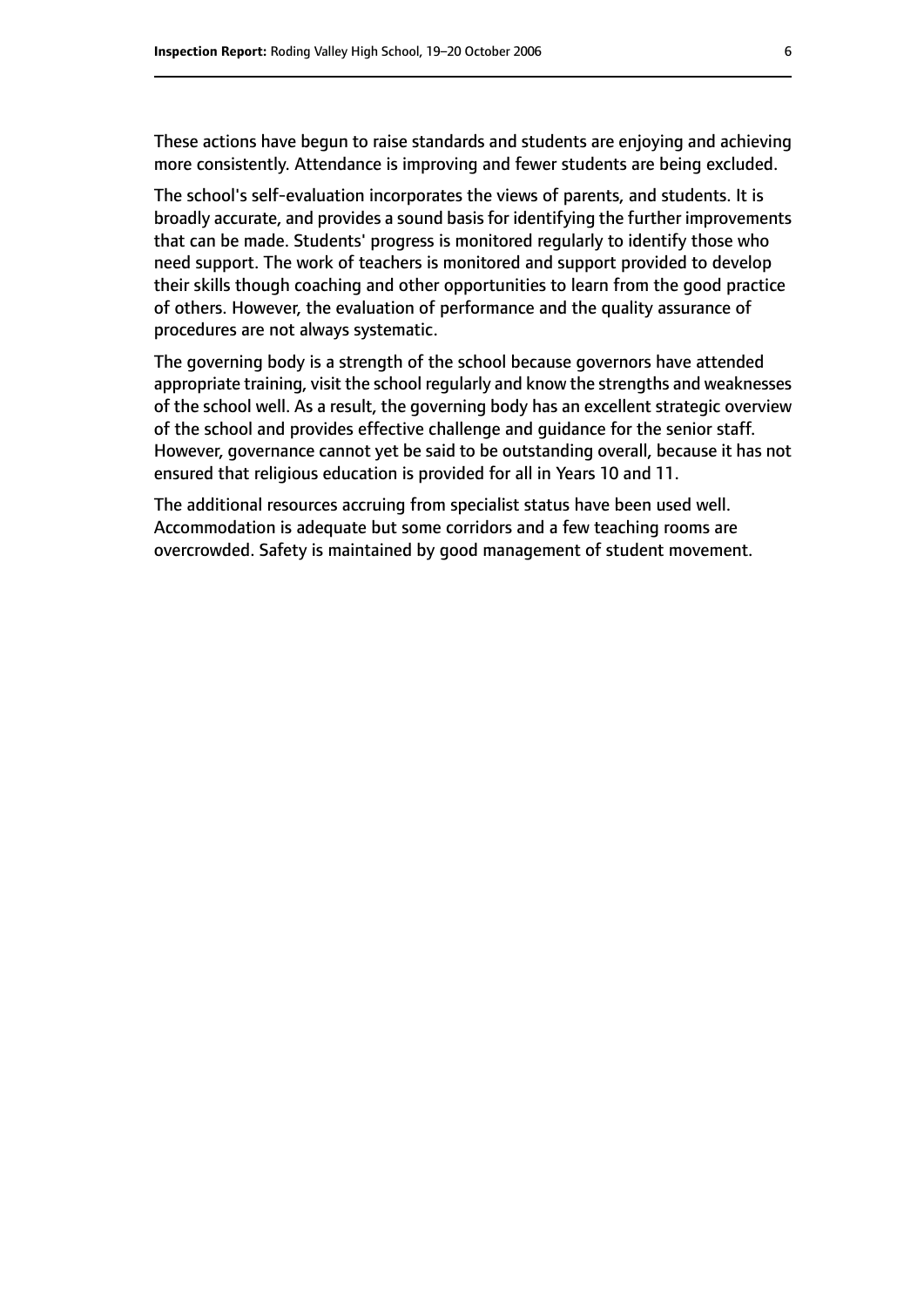**Any complaints about the inspection or the report should be made following the procedures set out inthe guidance 'Complaints about school inspection', whichis available from Ofsted's website: www.ofsted.gov.uk.**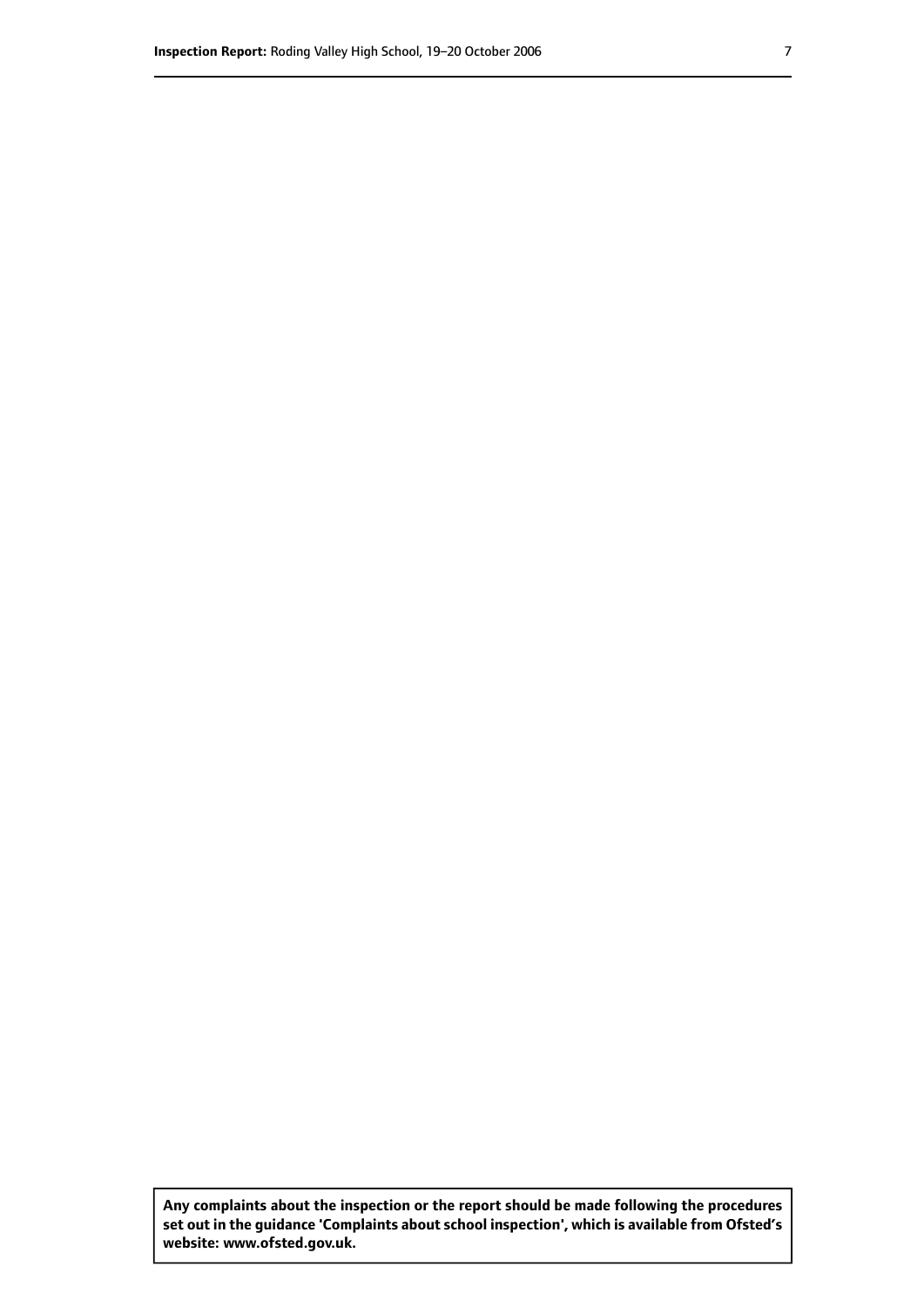# **Inspection judgements**

| Key to judgements: grade 1 is outstanding, grade 2 good, grade 3 satisfactory, and grade 4 | School         |
|--------------------------------------------------------------------------------------------|----------------|
| inadeauate                                                                                 | <b>Overall</b> |

## **Overall effectiveness**

| How effective, efficient and inclusive is the provision of education, integrated<br>care and any extended services in meeting the needs of learners? |     |
|------------------------------------------------------------------------------------------------------------------------------------------------------|-----|
| How well does the school work in partnership with others to promote learners'<br>well-being?                                                         |     |
| The effectiveness of the school's self-evaluation                                                                                                    |     |
| The capacity to make any necessary improvements                                                                                                      |     |
| Effective steps have been taken to promote improvement since the last<br>inspection                                                                  | Yes |

## **Achievement and standards**

| How well do learners achieve?                                                                               |  |
|-------------------------------------------------------------------------------------------------------------|--|
| The standards <sup>1</sup> reached by learners                                                              |  |
| How well learners make progress, taking account of any significant variations between<br>groups of learners |  |
| How well learners with learning difficulties and disabilities make progress                                 |  |

## **Personal development and well-being**

| How good is the overall personal development and well-being of the<br>learners?                                  |   |
|------------------------------------------------------------------------------------------------------------------|---|
| The extent of learners' spiritual, moral, social and cultural development                                        |   |
| The behaviour of learners                                                                                        |   |
| The attendance of learners                                                                                       |   |
| How well learners enjoy their education                                                                          |   |
| The extent to which learners adopt safe practices                                                                |   |
| The extent to which learners adopt healthy lifestyles                                                            |   |
| The extent to which learners make a positive contribution to the community                                       |   |
| How well learners develop workplace and other skills that will contribute to<br>their future economic well-being | 3 |

## **The quality of provision**

| How effective are teaching and learning in meeting the full range of the<br>learners' needs?                        |  |
|---------------------------------------------------------------------------------------------------------------------|--|
| $\mid$ How well do the curriculum and other activities meet the range of needs $\mid$<br>and interests of learners? |  |
| How well are learners cared for, guided and supported?                                                              |  |

 $^1$  Grade 1 - Exceptionally and consistently high; Grade 2 - Generally above average with none significantly below average; Grade 3 - Broadly average to below average; Grade 4 - Exceptionally low.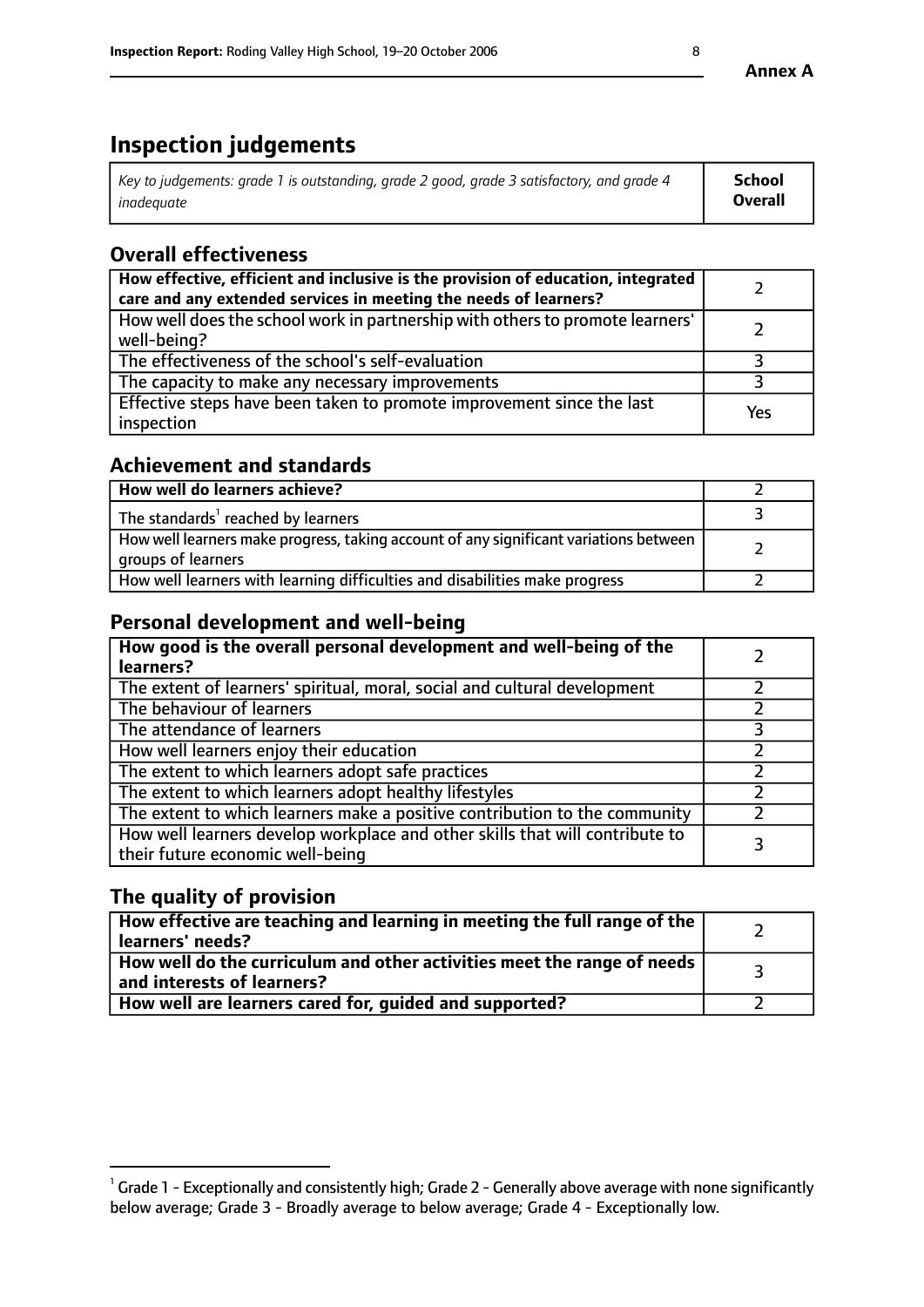#### **Annex A**

# **Leadership and management**

| How effective are leadership and management in raising achievement<br>and supporting all learners?                                              |               |
|-------------------------------------------------------------------------------------------------------------------------------------------------|---------------|
| How effectively leaders and managers at all levels set clear direction leading<br>to improvement and promote high quality of care and education |               |
| How effectively performance is monitored, evaluated and improved to meet<br>challenging targets                                                 | 3             |
| How well equality of opportunity is promoted and discrimination tackled so<br>that all learners achieve as well as they can                     |               |
| How effectively and efficiently resources, including staff, are deployed to<br>achieve value for money                                          | $\mathcal{P}$ |
| The extent to which governors and other supervisory boards discharge their<br>responsibilities                                                  |               |
| Do procedures for safequarding learners meet current government<br>requirements?                                                                | Yes           |
| Does this school require special measures?                                                                                                      | <b>No</b>     |
| Does this school require a notice to improve?                                                                                                   | No            |